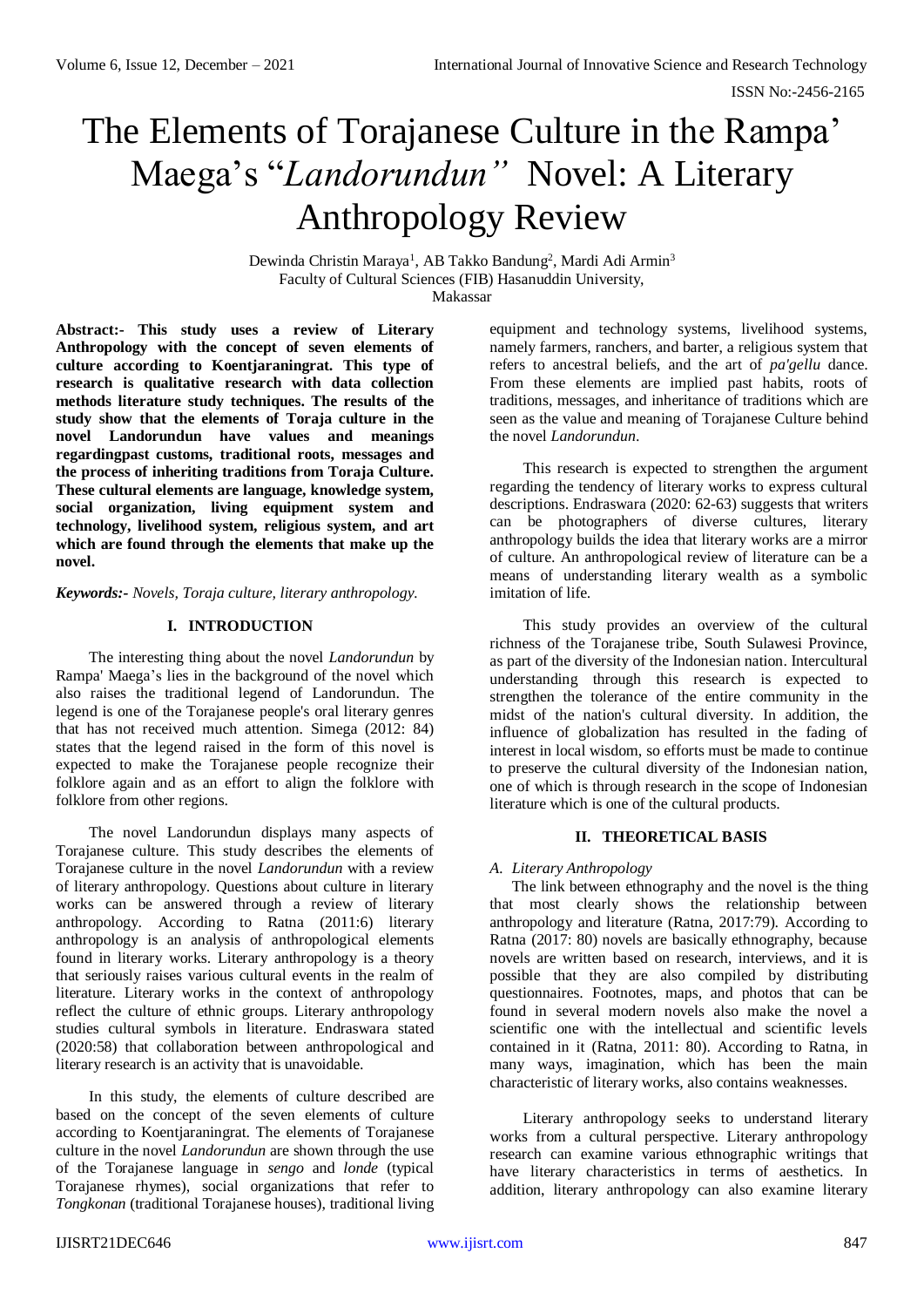works from the cultural aspects of society through an ethnographic point of view. Thus, literary anthropology research focuses on the literary aspects of ethnographic writing and the cultural aspects of society in literary texts.

Anthropological Instrumentsalso involved in the analysis of literary works using a literary anthropological review. In this study, the anthropological instrument used refers to the concept of culture according to Koentjaraningrat. In order to gain a broader and more detailed understanding, Ratna (2017:395) in his analysis of literary anthropology in literary works, examines the elements of culture using the seven types of culture proposed by Koentjaraningrat. The seven elements are: equipment for human life, livelihoods, social systems, language systems, arts, knowledge systems, and religious systems.

Literary anthropology is limited to the analysis of literary works as cultural products, by conducting studies from an anthropological point of view. The formulation of the position of the study of literary anthropology by Ratna (2017: 68) is: complementing extrinsic analysis in addition to literary sociology and literary psychology, as well as calculating the tendency of literary works that express a lot of local wisdom. Based on this formulation, the center of literary anthropology is at the level of extrinsic elements and adjustments to the existence of local wisdom in literary works.

## *B. Culture*

Culture based on anthropology is a system of ideas, actions and human creations with the intention that community life belongs to humans through the learning process. This means that most human actions are cultural.Koentjaraningrat (1990:203) argues that there are seven elements of culture, as follows:

#### a) Language

Language is a system of sound symbols both orally and in writing in communicating between one person and another. The language of an ethnic group certainly has the most important characteristics and language variations. In literary anthropology research, data about the language characteristics of an ethnic group, the extent of language distribution boundaries, geographical variations, and variations according to social layers will be collected maximally by researchers.

Literary anthropology looks at the relationship between humans and their language and literature. Language shows the nation, meaning the way a person speaks and acts is a measure to determine the identity of that person, whether ethnicity, nation, or religion. The relationship between humans and their language is also interesting to study if the levels of use (Ratna, 2011:416).

## b) Knowledge System

The knowledge system in culture is a description of several branches of knowledge. It is divided based on the main concern, thus each ethnic group has knowledge about nature, animals and plants, objects, the human body, the

nature and behavior of fellow humans, as well as knowledge about space and time.

## c) Social organization

Community life is certainly organized with customs and rules in the community where people live their lives (Koentjaraningrat, 1990: 366). Koentjaraningrat stated that the closest to the community are social relations in the kinship unit within the nuclear family and other close relatives.

## d) Living Equipment Systems and Technology

Traditional technology marks the living equipment system and technology. Broadly speaking, there are eight kinds of living equipment systems and technology used by the community, namely productive tools in the form of weapons, containers, tools for starting fires, food, drinks, passion-generating materials, and traditional herbal medicine, shelter and housing, as well as tools for means of transportation.

## e) Live Livelihood System

Livelihood systems can be limited to traditional systems. Such systems include hunting and gathering, livestock raising, farming in the fields, catching fish, and permanent farming with irrigation.

f) Religious System

Religious ceremonies found in the culture of an ethnic group are usually the ones that mark the religious system the most. Magic is also a special element in the religious system. The hallmark of a religious system in a culture will always try to maintain that religious feeling among its followers (Koentjaraningrat, 1990: 377).

g) Art

Art in terms of way is seen as an expression of human desire to enjoy beauty. There are two major parts of art, namely visual art, which is art that is enjoyed using the sense of sight, and sound art, which is art that is enjoyed through the sense of hearing (Koentjaraningrat, 1990:380)

## **III. RESEARCH METHODS**

The writer in this study used a qualitative research method. The qualitative research method is a descriptive, analytical research, and emphasizes the meaning process. The source of data in qualitative research is natural data and the researcher acts as a key instrument. Qualitative research is research that does not prioritize numbers, but prioritizes appreciation of the relationship between concepts that are analyzed based on experience (Semi, 2012:28).

Endraswara (2020:51) suggests that the quality of words in data analysis with qualitative methods is determined by in-depth data collection. The objects in this research are*Landorundun* novel by Rampa' Maega published by Senandika in 2011 with a total of 250 pages. Words, sentences, and paragraphs that have a direct relationship with elements of Toraja culture in the novel *Landorundun* by Rampa' Maega were collected as research data.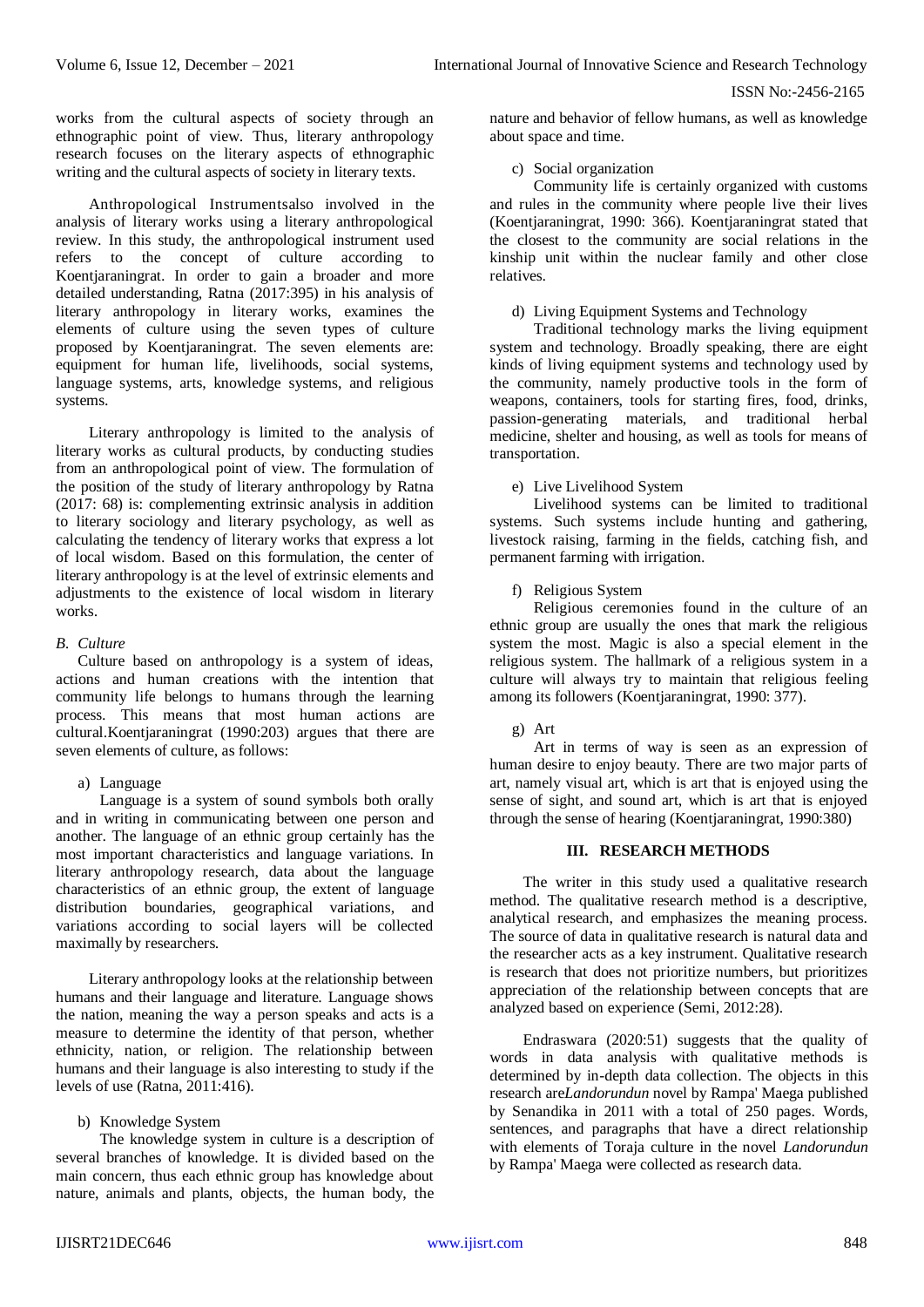## **IV. DISCUSSION**

## *A. The Elements of Torajanese Culture in the Rampa' Maega's Landorundun Novel*

The novel *Landorundun* by Rampa' Maega describes the Toraja culture. Toraja cultural symbols contained in the novel *Landorundun* are classified into elements of Toraja culture. Language, knowledge system, social organization, living equipment system and technology, livelihood system, religious system, and art are the seven main elements in culture. The seven elements of culture can be found in all ethnic groups, including the Toraja culture. The following are seven elements of Torajanese culture contained in the novel *Landorundun*.

## a) Language

The novel *Landorundun* with the local color of the Torajanese tribe describes the characteristics and variations of the Torajanese language used by the characters in communicating. Toraja language in the novel *Landorundun* is shown through *sengo* and *londe*. *Sengo* and *londe* are songs performed by groups of young people or elders whose lyrics contain satire, advice, and others. The following quote describes the sengo in *Landorundun's* novel:

> "Sengo (Syair yang dinyanyikan) ... Lewatsyairsyair vang iapantunkan, BenduranamemujikecantikanLandourundun dan menyisipkanniatnyauntukmempersuntingperemp uanberambutpanjangitu" (Maega, 2011:168-169)

The quote above explains that Bendurana praises Landorundun using the poems that he recites (*sengo*). Bendurana praised Landorundun's beauty and conveyed his intention to marry Landorundun through these verses. *Sengo* in the novel *Landorundun* is also delivered reciprocally. Landorundun replied to a rhyme from Bendurana to test the sincerity of Bendurana who wanted to marry him. The following is a sengo quote that Landorundun conveyed to Bendurana:

| "Kapeto-petotelondong,                       | tang  |
|----------------------------------------------|-------|
| mana'patemuaneumpokada<br>bale               | tae'. |
| ussa'bukapipelo'bang la mulambi' rakarundun, |       |
| mukaratuirakamambelaampunnarundun,<br>la     |       |
| langkankamasuliranna                         | tο    |
| daobambanaTo'Bubun." (Maega, 2011:169).      |       |

The contents of the *Sengo* poem above show the impression of selling expensively from Landorundun. This is so that he can find out where the tenacity of Bendurana's heart to get him. Receiving a response that seemed expensive, Bendurana then replied to Landorundun's*sengo* to find out what Landorundun's true heart was. *Sengo* which is delivered reciprocally between Bendurana and Landorundun shows that there is communication and interaction that exists between the two. In addition, *Sengo* also serves as a means of conveying reproach or satire. *Sengo* who uses the Toraja language is able to form interactions between characters and become a means of communication in conveying praise, goals, intentions, to satire and reproach. Apart from *Sengo*,

| "Tangladodoku                                | ra                                  | ronno'.  |  |  |
|----------------------------------------------|-------------------------------------|----------|--|--|
| tanglapa'peindanmasaingku.                   |                                     | Saena'   |  |  |
|                                              | untirotingke', unlinde-lindeunuran. | Tingke'  |  |  |
| taesusinna,                                  | unurantae'                          | padaona. |  |  |
| Iamounnonibamban, telanganbamba Seko."       |                                     |          |  |  |
| Merekakemudiansalingberbalaslonde – pantun." |                                     |          |  |  |
| (Maega, 2011:26).                            |                                     |          |  |  |

The quote above explains if *londe* is used reciprocally. Similar to *sengo*, *londe* also uses the Torajanese language. The difference lies in the level of language used. Londe is a typical Torajanese rhyme with the application of language that tends to be light and the goal is simple, namely expressing meaning with language metaphors. Bendurana in the novel *Landorundun* is said to have come from the Makassar Strait. However, Bendurana is able to speak Torajanese by reciprocating with Landorundun as described in the explanation above. This shows that the *Landorundun* novel also provides data on the kinship relationship between the Makassar Bugis and the Torajanese tribes. It is possible that Bendurana easily understands Torajanese because there are similarities with the language of his native region.

The use of *sengo* and *londe* in the novel *Landorundun* shows the characteristics of Torajanese culture in communicating, namely using rhymes and poetry with rhythmic rhymes. Language variations in the Torajanese tribe are created by adapting it to the place or region as well as the level and social environment. This can be identified through the choice of words used in the *sengo* and *londe* used or conveyed.

## b) Knowledge System

The novel *Landorundun* describes a description of the main contents of the Toraja cultural knowledge system. In this study, the knowledge system of Toraja culture contained in the novel Laindorundun is examined on a special subject which is the content of the knowledge system about nature, flora, fauna, the human body, to the nature and behavior of fellow humans.

#### • Nature

The system of knowledge about nature from Torajanese culture in the novel *Landorundun* refers to the origin and creation of nature. Knowledge of nature in the novel Landorundun is concerned with the origin of nature. The origin of nature according to Toraja cultural beliefs in the novel Landorundun refers to the title *TanaMatari'AlloTondokLeponganBulan*. A description of this degree can be seen in the following quote:

| "Lingkaranbukit                                | dan        |  |  |
|------------------------------------------------|------------|--|--|
| gunungmengitarinyadalamkonfigurasiserupaling   |            |  |  |
| termasukGunungSesean<br>karan,                 | di<br>mana |  |  |
| merekasedangberada.                            |            |  |  |
| "ItulahsebabnyaTorajadisebut juga Tana Matari" |            |  |  |
| Allo, TondokLeponganBulan" (Maega, 2014:29)    |            |  |  |

The quote above explains the origin of the title *TanaMatari'Allo*, *TondokLeponganBulan* for Torajanese. This title is given based on the Torajanese area which is surrounded by mountains. This gives meaning if knowledge about nature is based on natural objects such as mountains.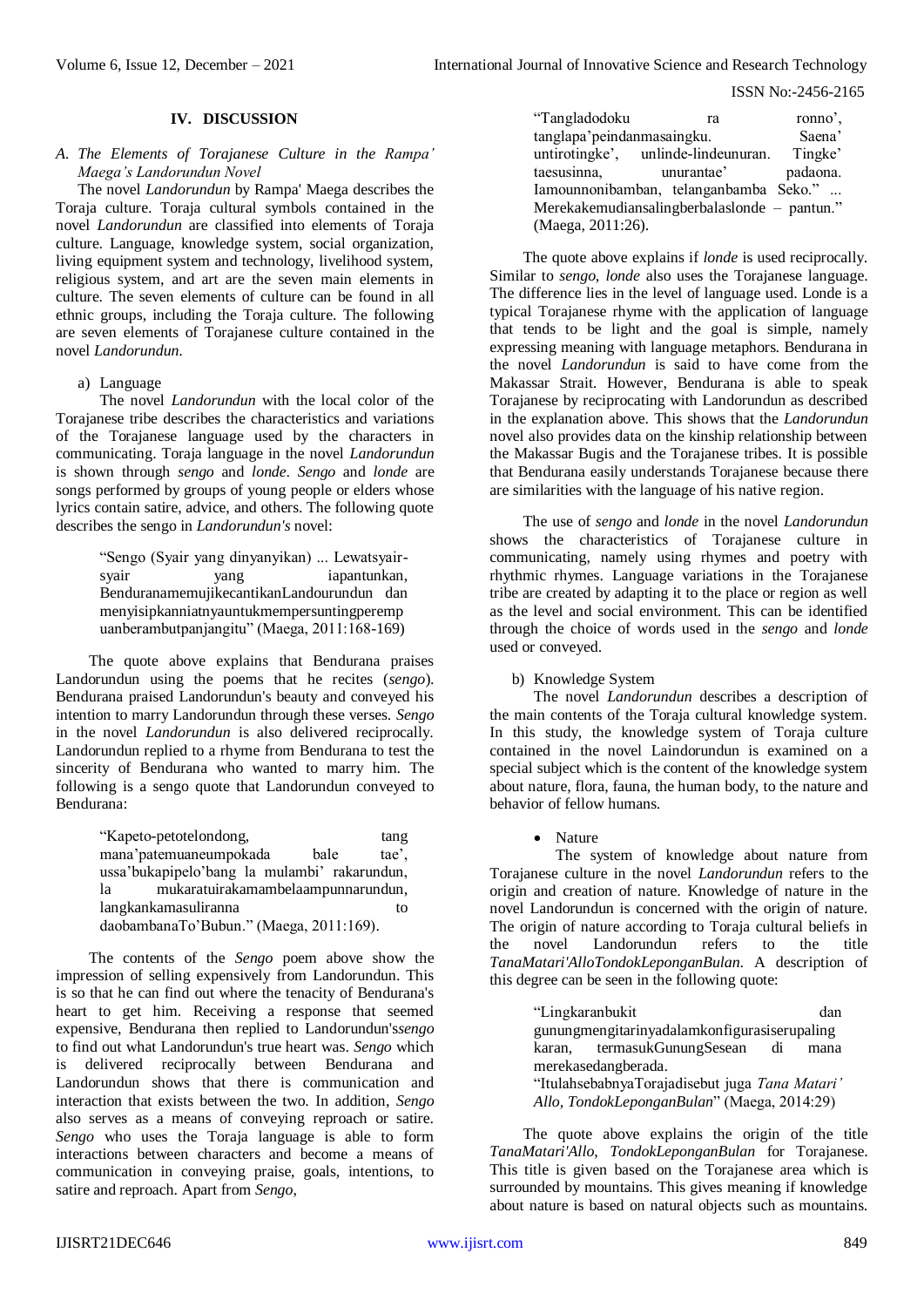The mountain that surrounds it gives knowledge by considering it as the boundaries of the world or the boundaries of the region. The circular mountains form the Torajanese region called *TanaMatari'Allo*, *TondokLeponganBulan*, such is the knowledge of the natural origins of Torajanese contained in the novel *Landorundun*.

> "Para tetuaadatmengisahkantentang*tomanurun,*  manusiapertama yang turundarilangit di *Tana Matari' AlloTondokLeponganBulan*" (Maega, 2014:111)

In the knowledge of nature there is also a belief about the first human being revealed in Torajanese as *Tana'Matari'AlloTondokLeponganBulan*. The quote above provides an illustration of the figure of *Tomanurun* as the first human to descend on *TanaMatari'AlloTondokLeponganBulan*. This provides an overview of the origin of the first life in nature, marked by the presence of humans. *Tomanurun* was the first human to be sent down from the sky. The sky is believed to be the place where life originates and also the place to return to when leaving the world.

• Flora

In the *Landorundun* novel, the Torajanese cultural knowledge system about flora or plants is characterized by agriculture which is closely related to supernatural things or things that are not seen.

> "Sebuah batu besar yang berfungsisebagaimejaditempatkan di dekatgubukkecil di salah satupematang sawah yang luas. Di permukaannyadiletakkanberuparupapersembahan: sirih, pinang, beras, dan telur. Persembahanserupa juga ditaruh di permukaantanah. Semuapersembahanituditujukankepadarohpengu

> asapadi agar kelakhasilpanensesuaidenganharapan. Hasil ladang yang ditanam di tempat lain sepertijagung dan tebu juga ditempatkan di sekitar sawah. Iniadalahjatahuntukarwah orang yang sudahmeninggal agar tidakmerusakpadi yang ditanam" (Maega, 2011:88)

The quote above explains about offerings to the spirits of the rulers of rice and rations for the spirits. Giving offerings in the form of betel, areca nut, rice, and eggs is believed to make the harvest as expected. Meanwhile, the rations in the form of corn and sugarcane can prevent the spirits of the dead from destroying the planted rice. Giving offerings and rations to spirits and spirits is considered a magical way of treating plants. In addition, the belief in spirits and spirits is a way of treating plants by being associated with the supernatural or nature that is beyond human reach.

# Fauna

Toraja culture about fauna in the novel *Landorundun* refers to chickens, pigs and buffalo. Chickens, pigs and buffalo are valuable animals because they are also involved in traditional ceremonies to meet the needs of traditional participants.

> "Ratusan 'mayat' ayam dan babi yang barusajadisembelihbergelimpangandengandarah yang tercecer-cecer di permukaantanah" (Maega, 2011:108)

The quote above describes hundreds of chickens and pigs that are part of nature, slaughtered for consumption in traditional activities. Animals as part of nature are used to meet the needs of life, especially for traditional needs. For the Torajanese people, chickens, pigs, and buffalo are synonymous with traditional ceremonies, both mourning and joy.

Pigs and buffaloes are treated so special by the Torajanese people by taking care of them as well as possible. Feeding buffalo is one form of attention to animals to maintain the survival of these animals. The buffalo is also a symbol of community status. The buffalo is a symbol of the wealth of a noble. Pigs and buffaloes as symbols of one's nobility make these animals treated well, cared for and cared for by countless numbers. Pigs and buffalo for the Toraja people are animals that are part of fulfilling the process of life.

• Human body

Today's medical science certainly has not had much influence on the knowledge of the human body in cultures. Knowledge of the human body in traditional culture is often associated with the occult. Traditional society trusts the shaman or massage therapist as a figure who has the knowledge to cure disease. Koentjaraningrat said that he called it shamanism or occult science. In *Landorundun's* novel this can be seen in the following quote:

> "*maro*adalahsebuahritus 'penyembuhanluka'. Ketika seseorangmenderitapenyakit, maka para *deata*akan 'dipanggil' masukkedalamtubuh sang pesakitanuntukmembawakesembuhan." (Maega, 2014:114)

The quote above describes the way that is believed to cure disease. The healing of this disease or wound is known as a rite with the term maro. Deatas are called to heal the sick. People in *Landorundun's* novel believe that disease can be cured by magic. This supernatural thing is shown by the belief in *deata* or spirits.

The system of knowledge about the human body also leads to abstinence. In Torajanese culture, knowledge about the human body can be described regarding the existence of taboos or prohibitions to marry relatives with close blood relations. In *Landorundun's* novel this is described through the massu nene' tradition. *Massalunene'* is a tradition to trace the ancestors. One of the goals of this tradition is to avoid inbreeding.

The *massalunene'* tradition in Torajanese culture is able to provide understanding or knowledge to avoid inbreeding by being packaged as *pamali* or prohibitions. *Pamali* regarding inbreeding in Torajanese culture is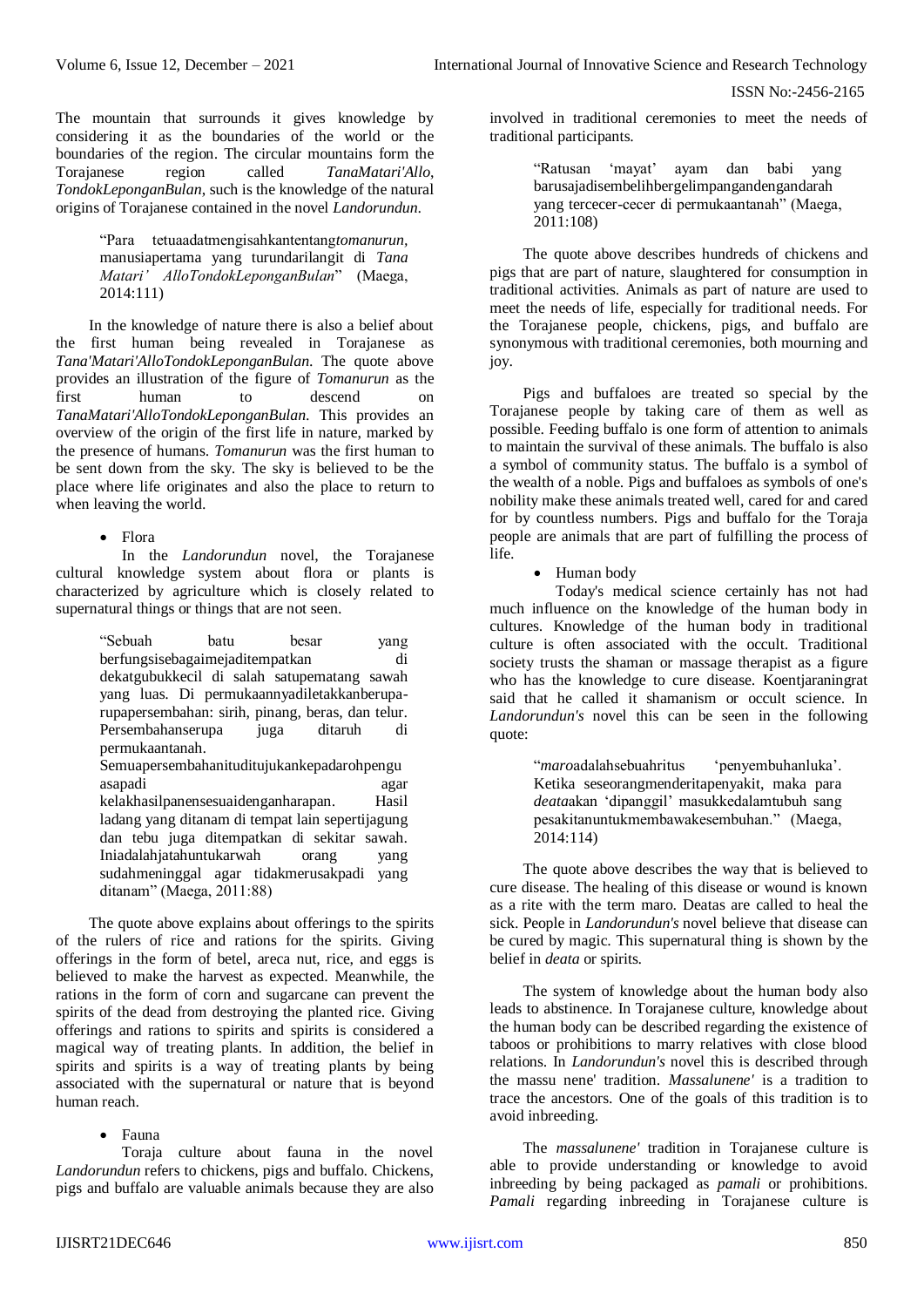believed to be something that is strongly opposed by *PuangMatua*, who is believed by the ancestors of the Torajanese tribe as the Almighty. Even in the mythology of the Torajanese people, inbreeding is the cause of *PuangMatua's* anger to break off relations with humans.

The tradition of *massalunene'* gives knowledge about the human body that inbreeding should be avoided. Through this tradition people gain knowledge about the body in relation to blood relations. This tradition provides knowledge and knowledge that is packaged through taboos, so that traditional people can swiftly avoid things that can make them fall into mistakes in treating their bodies.

Human Nature and Behavior

The system of knowledge about the nature and behavior of fellow human beings in Torajanese culture in the *Landorundun* novel is reflected through the prevailing norms. Knowledge of this can also be classified in knowledge of social manners, customs, system of norms, and customary law. as in the following quote:

| "Bagiperempuan                     | di | negeri | itu,  |
|------------------------------------|----|--------|-------|
| membiarkanrambuttergerai           |    |        | polos |
| tanpadigelungadalahsebuahperbuatan |    |        | yang  |
| kurangelok" (Maega, 2011:6)        |    |        |       |

The quote above describes the unsavory behavior of women. From this, it can be seen that the knowledge system about habitual behavior starts from oneself. Loose or untied hair is considered a violation of etiquette. Possibly this is because loose hair will be unsightly and can interfere with activities.

In addition, the knowledge system regarding the nature and behavior of fellow human beings is also seen in the ma'parampo tradition. *Ma'parampo* is one of the traditions as a form of norms and behavior that is upheld by the Toraja people in traditional marriage customs. This procession represents the cultural values of the Toraja people, in behaving and upholding the norms of decency with fellow human beings before carrying out a sacred and sacred marriage. The procession of traditional Torajanese marriages is one of the systems that regulate social life. This shows that *ma'parampo* in *Landorundun's* novel can be grouped as an element of culture in terms of a system of knowledge about the nature and behavior of fellow human beings.

# c) Social organization

The Toraja socio-cultural organization in the novel *Landorundun* is shown by the existence of activities centered on the *Tongkonan*. *Tongkonan* has various functions and underlies various activities. In the *Landorundun* novel, social activities from family and relatives in a village are carried out centered on *Tongkonan* and the surrounding area. This can be seen in the following quote:

| "Di                                          | sebuahlapangan, |
|----------------------------------------------|-----------------|
| takjauhdarilokasitongkonan,                  | yang            |
| disebutkala'parantampakbeberapapriasibukmend |                 |
| irikansebuahbangunandarikayu                 | yang            |

terletaktepat di tengahlapangan. Sebatangpohoncendana yang selaluditanam di pusatsebuah*kala'paran*menjaditiangutamanya. Nantinya, bangunansementaraituakanditempati oleh para *tominaa,*  pemukaadatuntukmemimpinjalannyaupacara" (Maega, 2011:109)

The quote above describes the implementation of traditional ceremonies in the *Tongkonan* region. *Tongkonan* as a place to live or a house in the form of a sign of various symbols of Torajanese culture. Apart from being a shelter in establishing a family relationship in a house, *Tongkonan* also has other functions, including social functions.

*Tongkonan*provides an overview of the social organizational structure of the Toraja people in carrying out their daily social life. This organization started from the smallest scope, namely the family family descended from *Tongkonan*. In addition, *Tongkonan* also regulates the status and role of each party in carrying out cultural life.

The social organization that leads to the role of *Tongkonan* is depicted in the novel *Landorundun*. Various traditional activities are carried out in the *Tongkonan* area, both those that lead to the *Tongkonan's* role as a place to live, as well as social functions in the family and kinship family of the Torajanese community.

d) Living Equipment Systems and Technology

The system of living equipment and technology from Torajanese culture in the novel *Landorundun* is characterized by the use of tools and objects used to work in supporting the lives of the characters. These tools such as stone and petue stoves, wooden mortar and pestle, hoes and baskets, and spears can be seen in the following quotes:

| "Tungku-tungkudadakandari                      | batu    |  |  |  |
|------------------------------------------------|---------|--|--|--|
| dijejerdenganrapi di halamanuntukmenanak nasi  |         |  |  |  |
| berbagaimacamlauk-pauk.<br>dan                 | Nyala   |  |  |  |
| apidaribatang-batangbambukering                | di      |  |  |  |
| dalamnyaberkobarsetiap kali<br>ada             | yang    |  |  |  |
| menyulutnyadenganpetue" (Maega, 2011:108)      |         |  |  |  |
|                                                |         |  |  |  |
| "Lesungkayu                                    | yang    |  |  |  |
| berbentuksepertikapaldibunyikansecarabergantia |         |  |  |  |
| ndenganharmonis<br>oleh                        | para    |  |  |  |
| perempuandenganmemakaialu"                     | (Maega, |  |  |  |
| 2011:112).                                     |         |  |  |  |

The quote above mentions the tools used in the implementation of adat. Stone stoves are used as tools for cooking, and petues are tools for blowing fire. Furnaces made of stone show the tools used are still very traditional. In addition to tools to support the implementation of traditional ceremonies, other tools are shown in their functions as tools used to complete work.

| "Salogangmenancapkantombak"                 |  |      | yang     |     |
|---------------------------------------------|--|------|----------|-----|
| dibawanyadari Seko ke salah satubagianbukit |  |      |          |     |
| batu                                        |  | itu. | Seketika | air |
| derasmenyemburdaridalamnya"                 |  |      | (Maega,  |     |
| 2011:27                                     |  |      |          |     |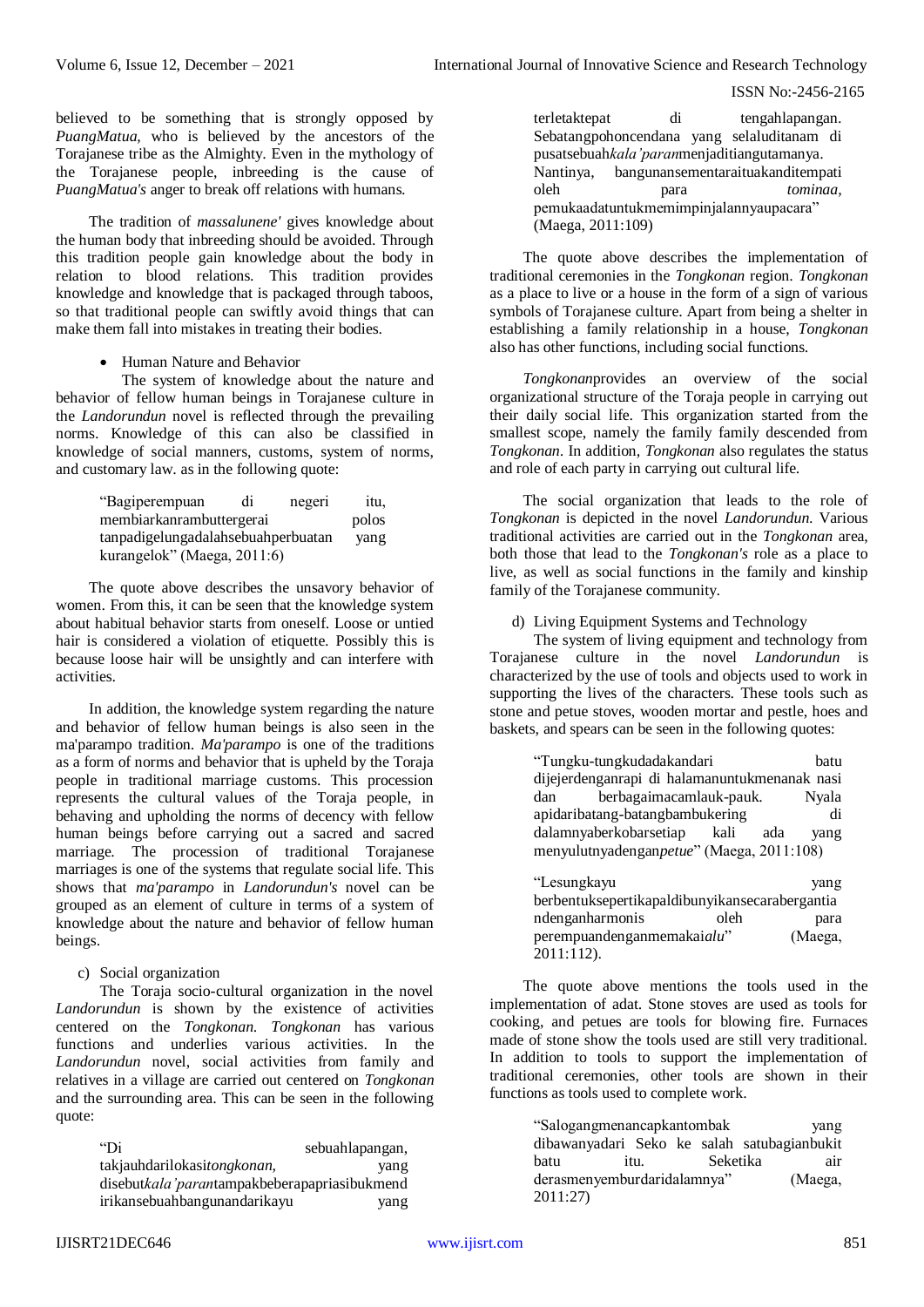"Para lelakimemanggulpacul di pundak masingmasing sementara para perempuanmembawabakul yang berisibenihbenihpadi." (Maega, 2011:87)

The quote above describes the objects or equipment used in doing a job. These tools are termed by Koentjaraningrat as productive tools. Productive tools are intended as tools used to carry out a job. Spears, hoes, and baskets are also traditional tools.

e) Live Livelihood System

The livelihood system in this study leads to the traditional livelihood system. The livelihood found in the novel Landorundun is as a farmer. This can be seen in the following quote:

| "Para lelakimemanggulpacul di pundak masing-     |           |      |              |  |
|--------------------------------------------------|-----------|------|--------------|--|
| masing                                           | sementara |      | para         |  |
| perempuanmembawabakul                            |           | vang | berisibenih- |  |
| benihpadi.                                       |           |      | Anak-        |  |
| anakkecilberlariandengangembira.                 |           |      | Bagimereka,  |  |
| pekerjaanmenanampadiadalah                       |           |      | salah        |  |
| satujenispermainanmengasyikkan                   |           |      | vang         |  |
| tidaksetiapsaatbisadilakukan." (Maega, 2011: 87) |           |      |              |  |

The quote above shows that the livelihood in the novel is a farmer. Men are in charge of cultivating the land while women carry rice seeds. The livelihood system in *Landorundun's* novel shows the difference in social class between the nobility and ordinary people who are called pa'anakan or slaves. Another livelihood that is also mentioned in the novel *Landorundun* is raising livestockpig. Pigs are kept for later which is then exchanged for other objects. It also shows that there is a transaction by barter or trade by exchanging goods. This can be seen in the following quote:

"Awalnya,

Patodenmanikbermaksudmenukarnyadenganbebe rapaekorbabisebagaiganti, namun sang pembuatrahat yang bernamaDassirimenolak ..." (Maega, 2011: 6)

The quote above illustrates that a character named Patodenmanik wants to exchange the grace of a character named Dassiri with some of his pigs. Patodenmanik who has several pigs shows that in Landorundun's novel, raising pigs is also a source of income. In addition, the rahat that you want to exchange for some pigs also shows the existence of traditional buying and selling transactions. This traditional buying and selling transaction is known as barter or trade by exchanging goods. With barter, it can be said that in *Landorundun's* novel, livelihood also leads to trading. This is also described in the following quote:

> "Dengan benda yang berbentuk seperti roda itu, ia memintal benang untuk dijadikan kain yang kemudian ia tukarkan dengan barang-barang lain kepada para tetangga untuk kebutuhan seharihari" (Maega, 2011:5)

The quote above explains if cloth is produced and then exchanged for other goods for the necessities of life. This clearly shows that trading is also a source of livelihood for the characters in the Landorundun novel. This is in line with what was conveyed by the informant in the interview excerpt above that the traditional Torajanese people run the economy, fulfill their daily needs by farming, raising pigs, and also conducting transactions by exchanging goods or bartering.

f) Religious System

The system of religion or belief in *Landorundun's* novel refers to belief in aluk. In Toraja culture, aluk is known as an ancestral belief. Aluk becomes a guide in doing something. This can be seen in the following quote:

> "PernikahannyadenganTumba' Pewanian yang tidakdiceritakankepadaLambe' Susu dan keluarganya di Napo adalahsebuahbentukpelanggaranterhadap*aluk* yangsudahdigariskan oleh *Puang Matua.*  Untukitulah, Salogangperlumengakuikesalahannya, agar *PuangMatua*  yangberkuasaataskehidupanmanusiamengampuni " (Maega, 2011:49)

The quote above describes the violation committed by Salogang against the aluk handed down by *PuangMatua*. Salogang made the mistake of not telling Lambe' Susu about his previous marriage to Tumba' Pewanian. Salogang's dishonesty then caused the child born to Lambe' Susu to resemble an oto' pune or black piece of wood. This incident is believed to have occurred as a result of a mistake made by Salogang against Aluk who became a source of trust or guidance in doing various things or in living life.

Belief in aluk has a causal value that makes the character responsible for the life he lives. Salogang who has violated aluk by leaving his wife Tumba' Pewanian and marrying Lambe' Susu without acknowledging his first marriage, makes the child from his marriage to Lambe' Susu have to suffer the consequences. This shows that aluk as a belief system also provides knowledge about norms in marriage that should not be violated.

The belief system in Torajanese culture in the novel *Landorundun* also changes with external influences, especially the entry of religion in the Torajanese area. However, some matters relating to adat are still carried out even though they have a different belief system. Christianity is the religion that most influences the view of belief in *aluk*. However, several series of traditions from aluk which are considered to be tolerated by religious beliefs are still being carried out. The existence of aluk can still be felt until now and has never been abandoned by the community even though it has a different appearance or packaging.

g) Art

Torajanese art in the novel is shown by the *pa'gellu* dance. *Pa'gellu* is offered in a series of harvest thanksgiving ceremonies and *Tongkonan* house thanksgiving as a form of gratitude to *PuangMatua*. The *pa'gellu* dance in the novel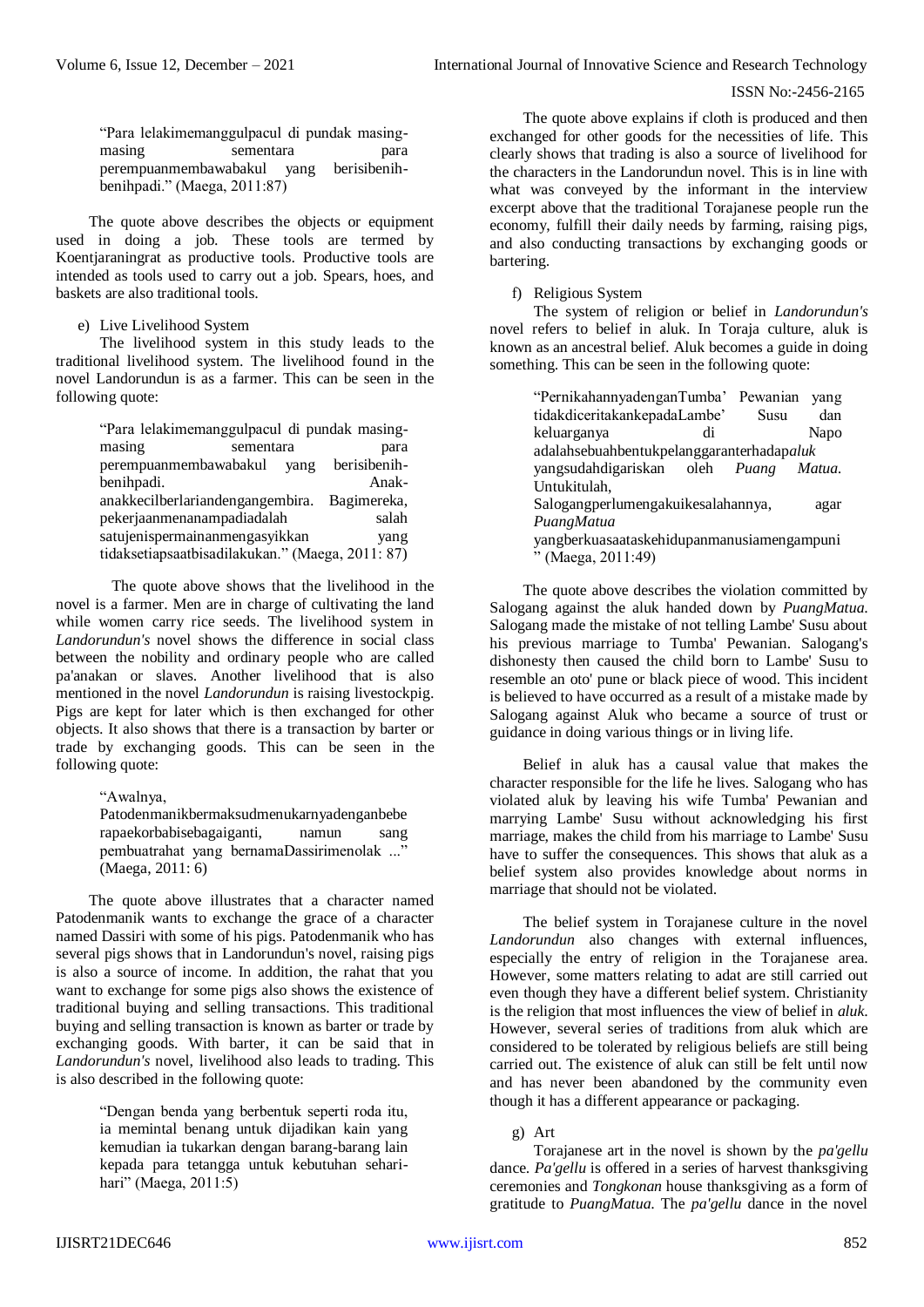*Landorundun* is performed by noble girls. This can be seen in the following quote:

> "Siang harinya, dipertontokan tari *Pa'gellu*oleh gadis-gadis bangsawansebagaibentuk rasa syukurkepada*Puang Matua*" (Maega, 2011:111)

*Pa'gellu* dance is an art or dance of joy performed by women accompanied by drums (Tangdilintin, 1981:328). In practice this dance is intended for the *RambuTuka'* ceremony. Harvest thanksgiving ceremony and *MangraraBanua* ceremony which is part of *RambuTuka'*. Tulak (2009:38) suggests that *RambuTuka'* is a ceremony that represents a sense of joy, pleasure, and this ceremony is categorized as a party. *RambuTuka'* is a ceremony marking the success of receiving God's blessings such as the *Tongkonan*/*Banuamangrara*, marriage, thanksgiving and others (Tulak, 2009:39).

The harvest thanksgiving ceremony and *mangrarabanua* in the novel *Landorundun* are also complemented by the *Sisemba'* entertainment program. *Sisemba'* is an entertainment event in the form of games that are part of a series of harvest thanksgiving ceremonies. This game is carried out in fields that have been harvested, can be played in three forms, as shown in the following quote:

> "permainan*sisemba'* yang juga merupakanbagiandarirangkaianupacaraungkapan syukurpanen" (Maega, 2011:110)

> "*Sisemba'* sendiridapatdimainkandalam 3 bentuk, yaitu*simanuk*(satulawansatu), *siduanan*(dualawandua), dan *sikambanan*(kelompoklawankelompok)" (Maega, 2011:110)

Tangdilintin (1981:339) explains that the Torajanese people have agility games as one of the joints of Torajanese art. *Sisemba'* is one of these dexterity games, performed by Torajanese youths during harvest ceremonies as well as *ma'palao* and *ma'nene'* ceremonies. Tangdilintin further explained that the sisemba' game is played in 3 different ways: *simanuk*, which is one against one, *siduanan*, which is two against two, and *sikembanan*, which is mass versus mass. This is in line with the quote from *Landorundun's* novel above which explains about sisemba'. However, in another view, *sisemba'* is classified as a traditional sport. Researchers categorize sisemba' as art because this game is held at a joyful event with a sense of joy for those who take part in it.

# **V. CONCLUSION**

The analysis of the elements of Torajanese culture contained in the novel *Landorundun* with a review of literary anthropology can answer questions about the culture of an ethnic group presented in a literary work. An anthropological review of literature as research involving anthropological elements can reveal the values and meanings of an ethnic culture. For example, the value and meaning behind the Torajanese language found in *sengo* and *londe* in the *Landorundun* novel is showing the identity of an area by analyzing the dialect and social level through the choice of words used.

The values and meanings behind culture can be revealed through past habits, the process of inheriting traditions, messages, and the roots of carrying out traditions identified through the description of the elements of Torajanese culture in the novel *Landorundun*. The cultural elements include the Torajanese language in *Sengo* and *Londe* (typical Toraja rhymes), social organizations, living equipment systems and technology, livelihood systems, religious systems, and the arts which are still strongly influenced by traditional beliefs and traditions.

This study strengthens the argument regarding the tendency of literary works to present a description of culture. The study of cultural elements shows that a writer can become a cultural photographer. The ideal description of the Torajanese cultural treasures in South Sulawesi found in the novel *Landorundun* can strengthen the tolerance of all people in living side by side by respecting the existing cultural diversity.

## **REFERENCES**

- [1.] Endraswara, Suwardi. 2020. *Metodologi Penelitian Antropologi Sastra.* Yogyakarta: Ombak.
- [2.] Faruk. 2017. *Metode Penelitian Sastra*. Yogyakarta: Pustaka Pelajar.
- [3.] Jabrohim. 2015. *Teori Penelitian Sastra.* Yogyakarta: Pustaka Pelajar.
- [4.] Koentjaraningrat. 1990. *PengantarIlmuAntropologi*. Jakarta: RinekaCipta.
- [5.] Lebang, Junus Bunga. *Ulelean Parena Toraya (Cerita Rakyat Toraja).* Toraja: Siayoka.
- [6.] Lewa, Inriati. (2016). *Sambutan dan Transformasi Sastra Lisan dalam Sastra Indonesia: Studi Kasus pada Drama Arung Palakka dan Para Karaeng.* Haluan Sastra Budaya Vol. XXXV No. 68 Oktober 2016:61-73.
- [7.] Maega, Rampa'. 2011. *Landorundun.* Bandung: Senandika.
- [8.] Manta', Yohanis. 2011. *Sastra Toraja*. Toraja: Sulo.
- [9.] Najah, Naqib. 2014. *Suku Toraja*. Makassar: Arus Timur.
- [10.] Nasir, Muhammad. 1985. *Metodologi Penelitian.*  Jakarta: Ghalia.
- [11.] Ratna, Nyoman Kutha. 2017. *Antropogi Sastra.*  Yogyakarta: Pustaka Pelajar.
- [12.] Retnoningsih Ana, Suharso. 2014. *Kamus Besar Bahasa Indonesia Edisi Lux.* Semarang: Widya Karya.
- [13.] Sandarupa, Stanislaus. *Toraja Dulu dan Kini.*  Makassar: PT Torindo.
- [14.] Semi, M. Atar. 2012. *MetodePenelitian Sastra*. Bandung: Angkasa.
- [15.] Sholehuddin, M. (2013). *Kajian Antropologi Sastra Dan Nilai Pendidikan Novel Ca Bau Kan Karya Remy Sylado* (Doctoral dissertation, UNS (SebelasMaret University)).
- [16.] Simega, B. (2012). Legenda LandorundunDalamPerspektifStrukturalis Levi